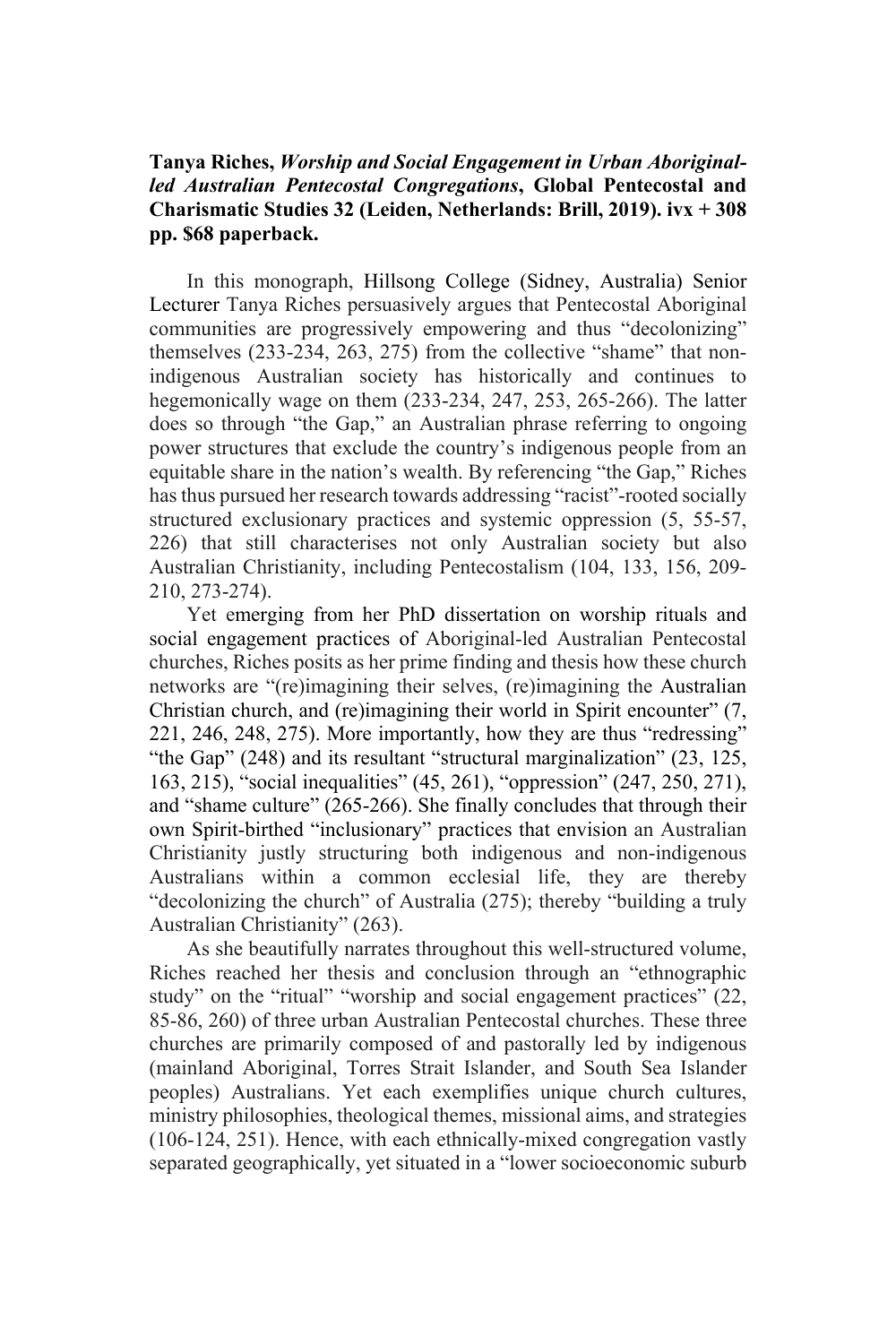of an Australian costal city (Perth, The Gold Coast, and Cairns) (88), they provide a cross-section of the Aboriginal Pentecostal "network" spanning the Australian continent (103-104, 106, 129-130, 251-252).

Riches brilliantly structures her book's 11 chapters and additional sections within three main parts: 1. "Research Design"; 2. "Research Findings"; 3. "Summary and Conclusions." She begins with a Prelude ("Short Political History of Australia"), which situates her research within Australia's Aboriginal history, culture, and the harm that the nonindigenous, European-colonialist-backgrounded population still inflicts on them (3-8). The Introduction eruditely summarises the research aims and trajectories. Chapter 1, aptly titled Learning to Yarn, narrates her transformation through the research journey. As she vividly states, "This book represents a somewhat fumbling attempt by a white Australian researcher. . . to dialogue with Aboriginal and Torres Strait Islander peoples from a shared religious commitment" and hence also, "a story about how" the Pentecostal Aboriginal participants "initiated the decolonizing of the research process, and how this impacted the research design"  $(25)$ .

As many may recall, Riches was for many years a well-known "Pentecostal singer/songwriter" of Hillsong, most famous for composing the hit chorus, "Jesus, What a Wonderful Name" (26-27). Thus, she originally aimed to explore Australian Pentecostal worship practices via a missiological lens, from the discipline of ethnomusicology" (19, 249), primarily focusing on "traditional culture within Christian worship" (41). Yet, as she submitted to her participants' request that she learn how to "yarn" and thereby radically encounter "the Gap" (19), she realized how this morally warranted more emancipatory, "decolonizing" approaches (28), foregrounding what the Holy Spirit is speaking to the greater Pentecostal movement through these Aboriginal-led congregations (28- 29, 65-69. 247-248, 250, 252, 263, 268; esp. 271-275).

Conversely, Chapter 2 (A "Corroboree" of Literature; referring to an indigenous term for "sacred dance") narrates how Riches' induction in Aboriginal "yarning" re-oriented her Literature Review in manners congruent to concerns and aspirations her participants raised towards her engagement with the scholarly literature about "the Gap" and Australian Aboriginal culture (43-45, 80). Riches' review thus revealed "that Aboriginal people and cultural symbols have been systematically excluded to the benefit of non-Indigenous peoples," and that "the Australian church resists self-examination on this issue, due to its internalization of European and North American cultural symbols" (80).

Riches' third chapter (Methodology) provides a well-structured overview of her research strategy that clarifies her main disciplinary premises, systematically outlines her research questions, and surveys her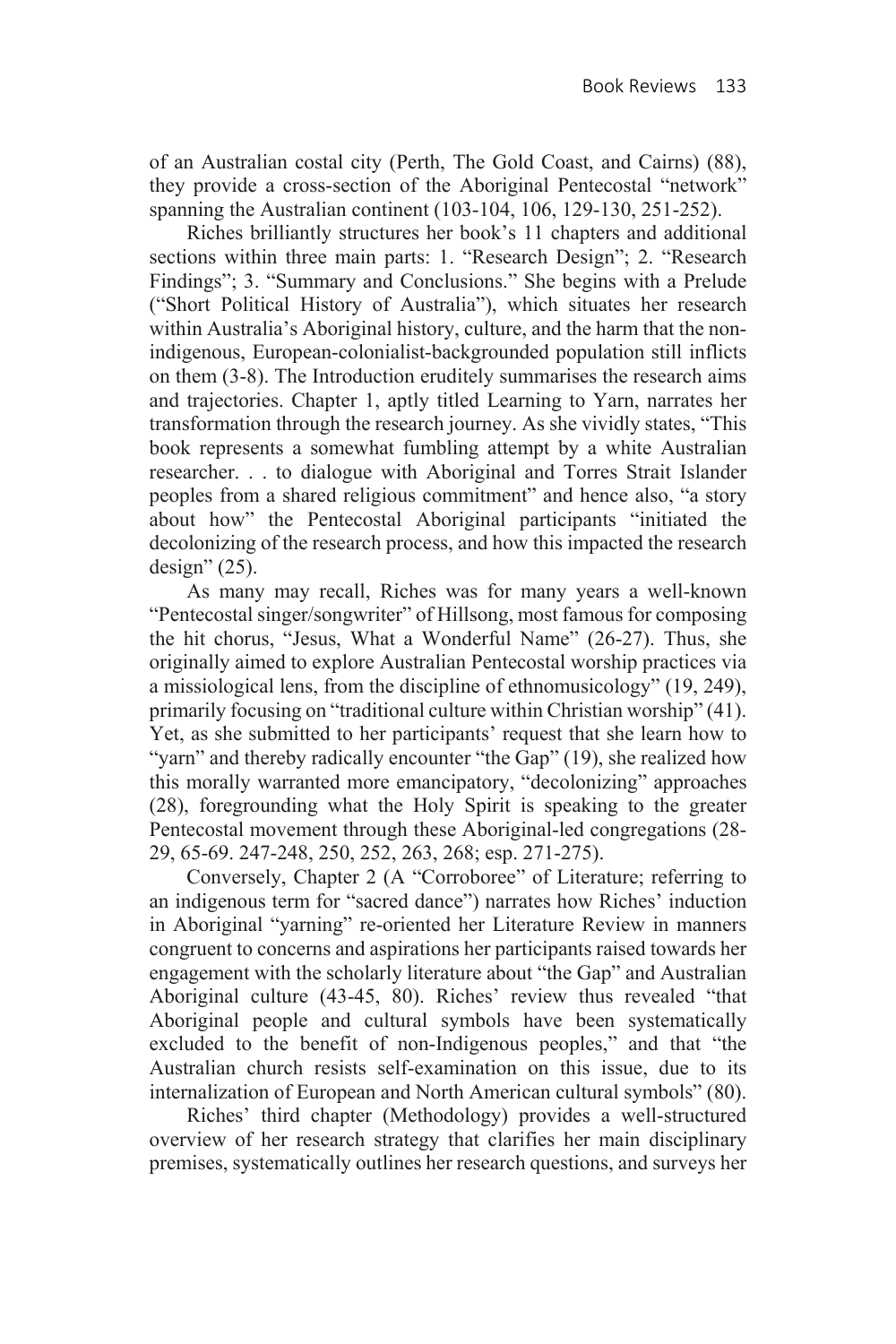research procedures. Driving her study was the main research question: "How are the worship and social engagement practices of urban Aboriginal-led Pentecostal congregations linked, if at all?" (83-84), where the key term is "linked." Through disciplinary reliance on Randall Collins' "Interaction Ritual Chain Theory (IRCT)" (51-54, 81-88), her research demonstrates how "interaction ritual chains operate within the three communities, generating "affect or 'emotional energies'" that "charge collective symbols" a community uses for "(re)imagining" their identities, thereby causing transformed futures (84-87, 209-210, 221, 247-248, 264, 275). By "symbol" she means anything living or nonliving that "meaningfully expresses" a person or group's present or aspired "experience" (282).

Accounting for her main theological concerns—foremost evident through her notion of "(re)imagining" —Riches further triangulates her methodology by utilizing Amos Yong's "pneumatological imagination" concept (also known as "Pentecostal imagination"). By doing so, she stresses "a congregation's worship ritual and history as a site of illumination of the Spirit"; Yong's concept thus enables Riches' robust perception on how indigenous culture functions as a fertile site for theological production (21, 70, 209, 261). Throughout her study, she examines how Aboriginal Pentecostals appropriate within their congregational life their indigenous practice of "yarning"; an informal conversation mode that accentuates dialogical listening for fostering relationships (30-32). Riches thus insightfully forwards this practice as an important contribution that the Australian Aboriginal Pentecostal community proffers for both Australian and world Christianity; namely, an Australian Aboriginal theological practice of engaging human differences throughout hospitable dialogue characterised by an ethos of welcoming inclusion (252-253, 262-263, 275). Importantly the aim of "Pentecostal yarning" moreover anticipates the Holy Spirit's reconciling "involvement" within this practice (253, 263).

The six chapters delineating Riches "Research Findings" (Part 2) expansively narrate several major discoveries she made about the empowering role of Aboriginal worship practices across Australia towards "social engagement" yet more importantly, "social transformation" (174, 265, 271). The book's final section (Part 3: Summary and Conclusion) helpfully identifies "limitations" to Riches' research (237-246) yet also research recommendations for further research (272-274).

In conclusion, let me point out four outstanding features of Riches' monograph. First, throughout this well-organized book, doctoral students—particularly those engaging empirical and/or ethnographic research—will find exemplary trajectories of methodically clear